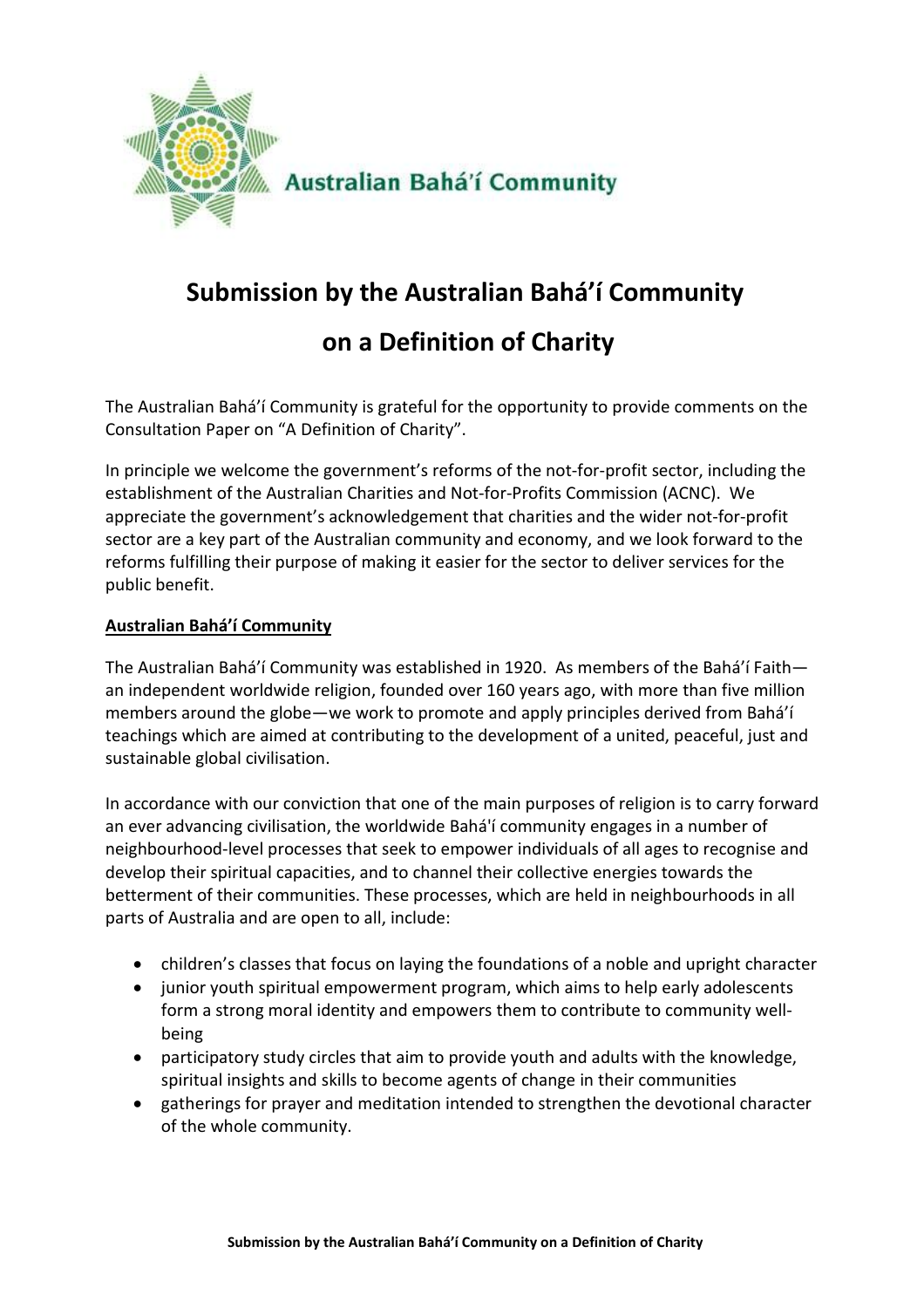As a matter of religious faith – in particular, our belief in the importance of unity – Bahá'ís do not involve themselves in partisan politics and as such are not members of political parties. Obedience to the laws of the land is a distinguishing feature of our beliefs. Bahá'ís vote in elections according to their conscience.

## **Definition of religion**

The Australian Bahá'í Community assumes that the definition of "religion" for the purposes of the new legislation will be substantially the same as that contained in the Charities Bill 2003.

We note that the Bahá'í Faith meets all the criteria for a religion as set out in the Charities Bill 2003. That is:

- Bahá'í teachings and practices involve belief in the supernatural (one eternal, omniscient God)
- the Bahá'í teachings relate to people's nature and place in the universe and their relation to God
- the Bahá'í teachings are accepted by Bahá'ís as requiring or encouraging them to observe particular standards or codes of conduct and to participate in specific practices having supernatural significance, such as prayer
- Bahá'ís constitute an identifiable group
- Bahá'ís see the teachings and practices of their Faith as constituting a religion.

### **Flexibility to allow for different administrative structures**

Australia is home to many religions, each with its own administrative structures. Given the great diversity that exists within the sector, it would be neither practicable nor just to expect all organisations that serve to advance religion to conform to a narrowly-defined administrative structure. We believe it is vital that the diverse administrative structures of different religious organisations be dealt with equitably in order that the introduction of a statutory definition of charity does not unintentionally exclude or discriminate against certain religious bodies due to their varied administrative structures.

To cite the example of our own religion, the affairs of the Bahá'í Faith are governed by elected institutions operating at the local, national and international levels. The international head of the Bahá'í administrative order is the Universal House of Justice, which is based in Haifa, Israel. The Universal House of Justice is elected every five years by the members of all the national governing bodies of the Faith, known as National Spiritual Assemblies. Since 1934 Australia has had its own National Spiritual Assembly, which is responsible under the Universal House of Justice for the administration of the affairs of the Faith in Australia. In addition, there are 183 local governing bodies in Australia, known as Local Spiritual Assemblies, the members of which are elected annually in every local government area where nine or more Bahá'ís over the age of 21 years reside.

As described in our submission on the scoping study for a national not-for-profit regulator in Australia,<sup>1</sup> the Australian Bahá'í Community has experienced considerable difficulty in seeking to incorporate our institutions because our administrative structures, as set out in the scriptures of our Faith, do not necessarily conform to the requirements of the varied legislation in the States of Australia for the incorporation of associations. At present, the

 $1$  Copy available on request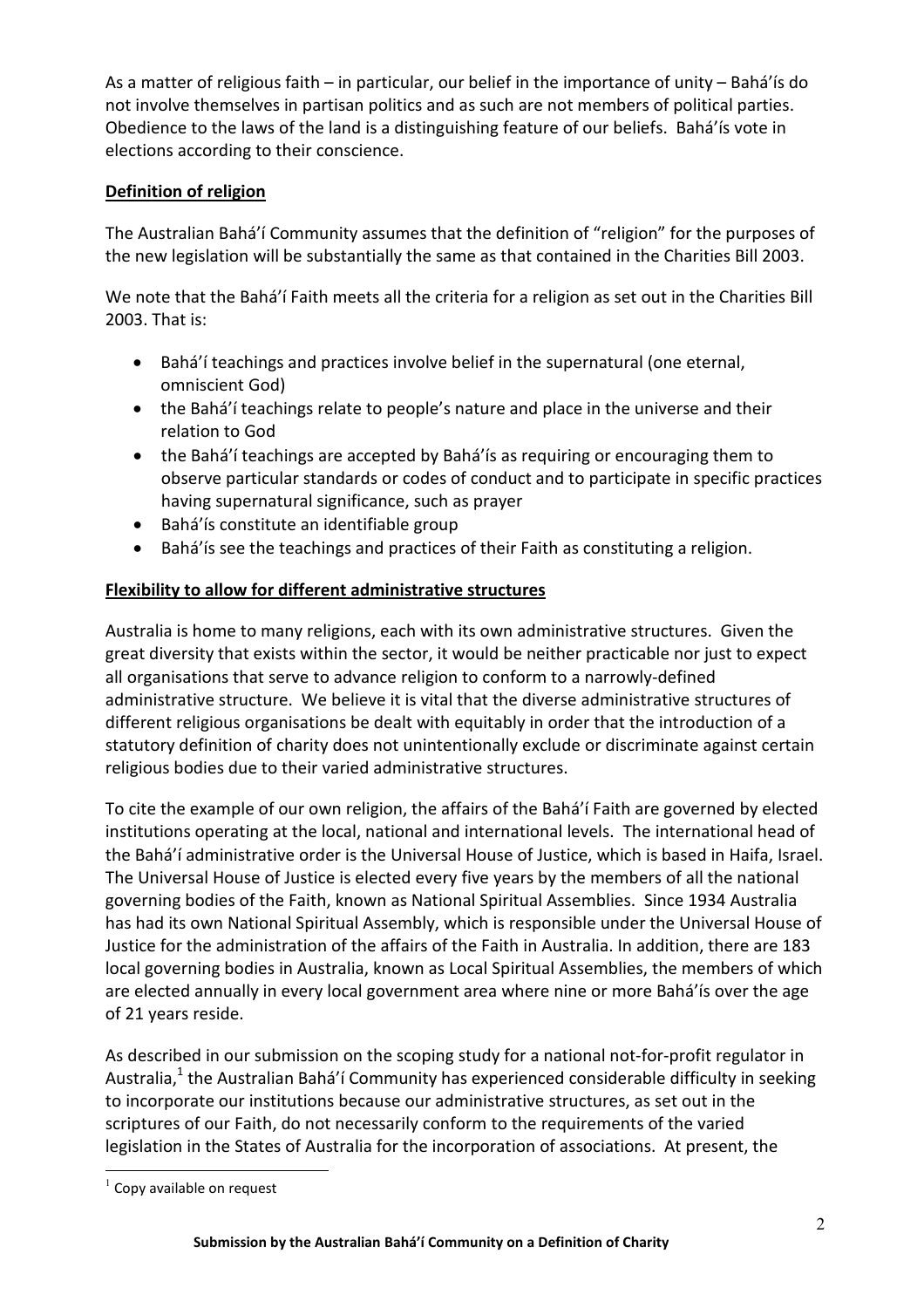National Spiritual Assembly of the Bahá'ís of Australia is incorporated under the Associations Incorporation Act 1991 (ACT) and national recognition is obtained through registration under the Commonwealth Corporations Act as an Australian Registered Body (ARBN 009 727 128). In addition, 47 of our Local Assemblies are incorporated bodies under several different legislative acts. Only one Local Assembly has been incorporated since 1980, however, because neither the Corporations Act nor the various State Acts provides an adequate structure for this purpose. We are hopeful that the reform process currently being undertaken by the Government will help to rectify this situation by dealing flexibly with diverse administrative structures, rather than imposing a "one-size-fits-all" structure.

#### **Definition of charity**

The Australian Bahá'í Community recognises the advantages of introducing a statutory definition of charity, as has been recommended by a number of reviews and inquiries over the years. We acknowledge that the current meaning of "charity" has developed over 400 years in common law, resulting in a definition that does not encompass the full range of organisations that currently work for the public benefit in Australia, and does not necessarily reflect the needs and values of contemporary Australian society.

We understand that the new statutory definition will be based, as a starting point, on the Charities Bill 2003, which sets out the following broad elements that an entity must meet to be considered a charity:

- It must be a not-for-profit entity
- It has a dominant purpose that is charitable
- It is for the public benefit
- It does not engage in activities that do not further, or are not in aid of, its dominant purpose
- It does not have a disqualifying purpose
- It does not engage in, and has not engaged in, conduct that constitutes a serious offence
- It is not an individual, partnership, a political party, a superannuation fund or a government body.

We would hope that the statutory definition to be adopted by the government will be one that can be met by all Bahá'í institutions currently operating in Australia. As will be seen from the description above, Bahá'í institutions are not-for-profit entities whose dominant purpose is the advancement of religion and whose other purposes and activities fall under other heads of charity such as the advancement of education, the advancement of social or community welfare, and other purposes that are beneficial to the community. Their purposes and activities are directed to the benefit of the general community and are, in most cases, open to all. We are, however, concerned that the public benefit test as currently proposed may make it difficult for smaller religious bodies like our own to fulfil the criteria for a charity. These concerns are outlined in more detail below.

## **Public benefit test**

In practical terms, the main impact of the reform outlined in the consultation paper for the Australian Bahá'í Community is the proposed introduction of a test to determine whether an entity is operating for the public benefit. The remainder of this submission will focus on the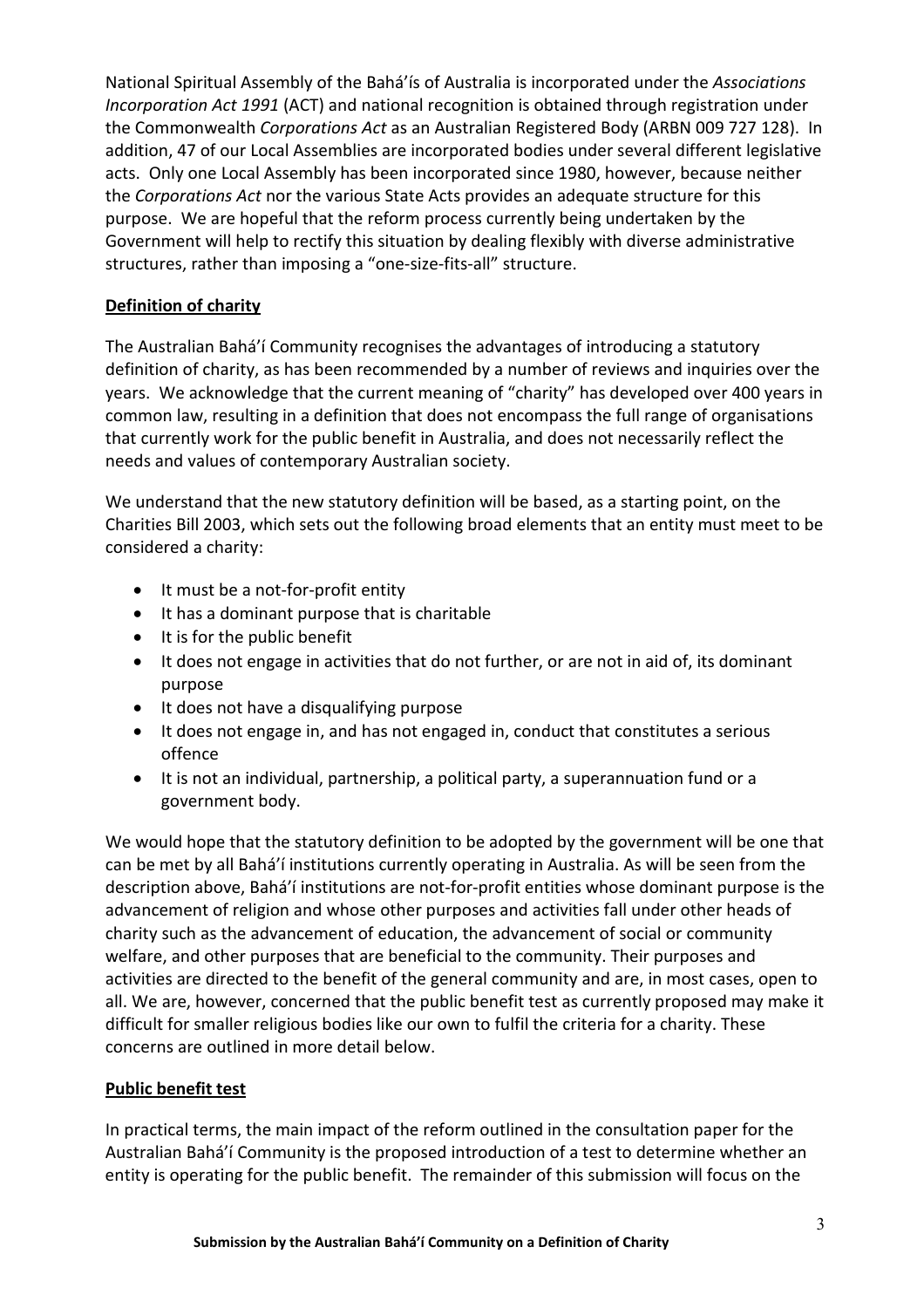issues of whether such a test is required; the definition of key terms; and the implementation of such a test

Currently under common law, there is a presumption that charities established for the advancement of religion are for the public benefit. As noted in the Consultation Paper, the government's proposal would overturn this presumption of public benefit by introducing a public benefit test for all charities.

The Australian Bahá'í Community supports the principle that the advancement of religion should be of benefit to humanity. The sacred Writings of our Faith state in relation to religion that:

It involves the acquisition of praiseworthy attributes, heavenly illumination and righteous actions in the world of humanity. This pathway is conducive to the progress and uplift of the world. It is the source of human enlightenment, training and ethical improvement … It is the cause of human betterment, the acquisition of heavenly virtues and the illumination of mankind.<sup>2</sup>

We also understand the concern of the government and the public that some cult-like organisations may cause detriment or harm to their members and to others, and should not enjoy the benefit of being recognised as charities. Nevertheless, we feel it is important that, in the process of addressing this concern, which relates to a relatively small number of entities, genuine religious organisations are not disadvantaged.

In Ireland, as the Consultation Paper points out, the presumption of public benefit has been retained in respect of charities whose purpose is the advancement of religion. The Australian Bahá'í Community feels that a similar approach could well be adopted in Australia. This would bring the treatment of all religious bodies in line with that of closed and contemplative religious orders. It would also relieve the ACNC of the challenge it will otherwise face, as an agency of secular government, in assessing the public benefit provided by religiously-based organisations. Naturally, as is the case today, any religious entity found not to be acting for the public benefit, or to be causing significant detriment or harm, could have its status as a charity removed, thereby addressing the concern expressed in the Paper regarding cult-like organisations.

## **Defining public benefit**

Should the government decide to proceed with implementing a public benefit test for charities whose purpose is the advancement of religion, we feel that the elements of the "public benefit" requirement need to be assessed carefully.

The Paper cites the 2010 Senate Inquiry which proposed that a public benefit test contain the following principles:

- There must be an identifiable benefit arising from the aims and activities of an entity
- The benefit must be balanced against any detriment or harm
- The benefit must be to the public or a significant section of the public and not merely to individuals with a material connection to the entity.

 $^2$  'Abdu'l-Bahá, *The Promulgation of Universal Peace*, Bahá'í Publishing Trust, Wilmette, 1982, p. 179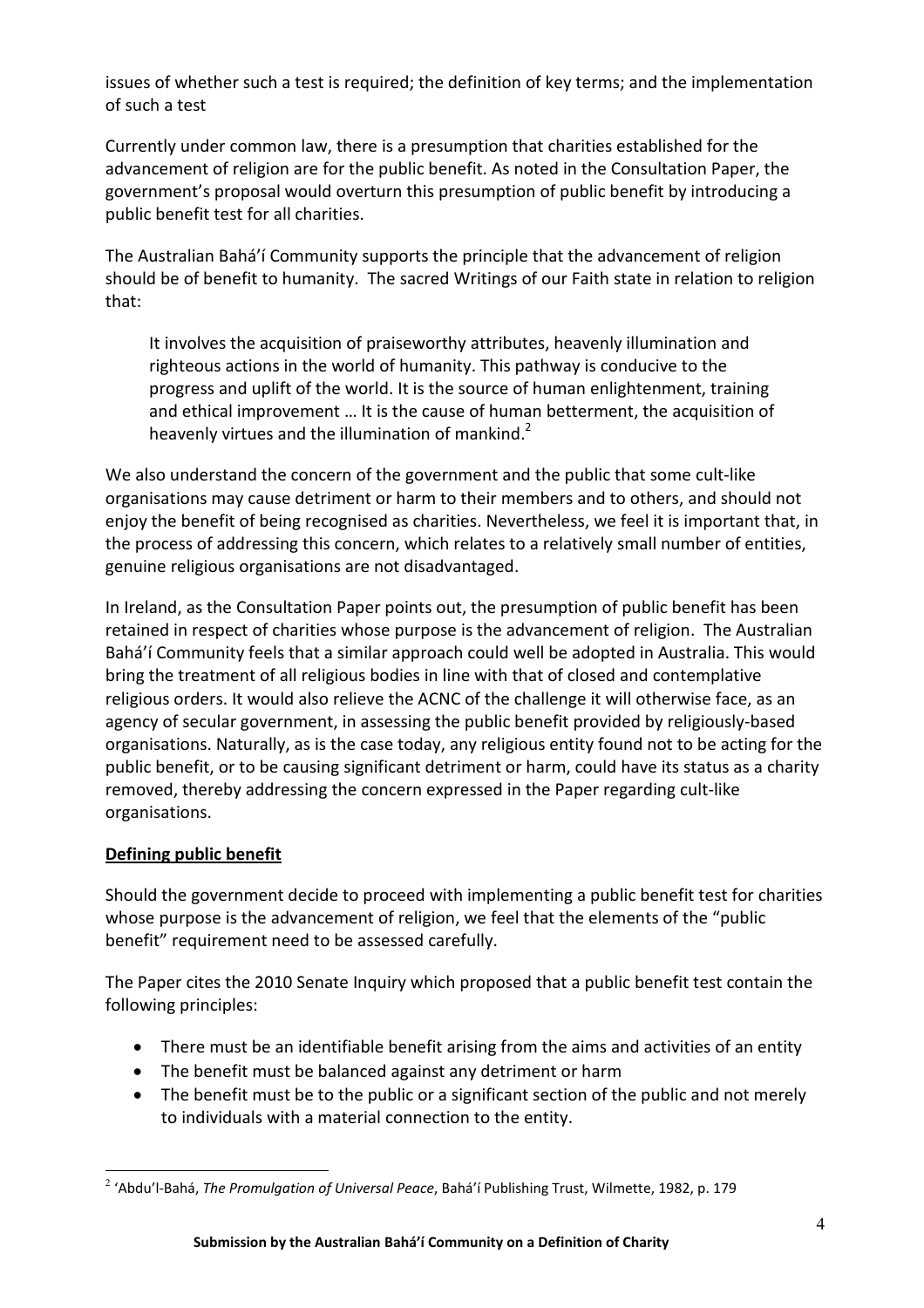While the Consultation Paper does not set out a detailed proposal for the test, it refers favourably to the Charities Bill 2003 which stated that for an entity to be for the public benefit its purpose must:

- be aimed at achieving a universal or common good
- have practical utility
- be directed to the benefit of the general community or a sufficient section thereof. A "sufficient section" is explained as one that is not "numerically negligible".

As a relatively small religious community, with a correspondingly modest resource base, we are concerned that "public benefit" should not be defined in such a way as to disadvantage or exclude numerically smaller religious bodies. For example, a Bahá'í Local Spiritual Assembly is established with as few Bahá'ís as nine in a locality. Although it is a genuine religious institution according with religious scripture, and its services are made open to all, we are concerned that such an entity may not be assessed as satisfying the public benefit test on the basis that it does not serve a "significant" or "sufficient" section of the general community.<sup>3</sup> Such an outcome would not appear to be consistent with the government's intention of making it easier for entities established for the advancement of religion to deliver their services. A further unintended outcome would be that a closed or contemplative religious order, which is not required to satisfy the public benefit requirement, would be registered as a charity, while a small open religious order would not satisfy the public benefit requirement.

We note from Appendix A of the Paper that the requirement extending public benefit to a "sufficient section of the general community" does not appear in the overseas jurisdictions that have legislative guidance for the "public benefit" requirement – other than in Ireland, where religious organisations have, in any case, been specifically excluded from the requirement. We see no compelling reason for the Australian requirement to be more stringent in this respect than that applied in other jurisdictions.

The paper does not contain a suggested definition of "practical utility"; nor does it address how an officer of ACNC would assess the "practical utility" or "identifiable benefit" of a religion. The Australian Bahá'í Community believes that "benefit" and "practical utility" must be expressly defined to extend beyond material benefit and to encompass spiritual and social benefit. Like other faith-based organisations, our aims and activities are based on the belief that human experience is essentially spiritual in nature: it is rooted in the inner reality—what some call the soul—that we each possess in common. The services we offer to the community, therefore, aim not just to meet material needs, but also spiritual and social ones, with the ultimate purpose of enabling all individuals to realise their full human potential and contribute to the advancement of society, both materially and spiritually. We would hope that "benefit" will be defined in a way that encompasses such goals rather than strictly material provision of goods and services.

 $3$  The Australian Taxation Office Draft Taxation Ruling TR 2011/D2, cited in the Paper, indicates that "limitations to large groups of the community", including "the adherents of a particular religion", are "consistent with the public requirement". Once again, the reference to "large" groups may exclude small religious communities.